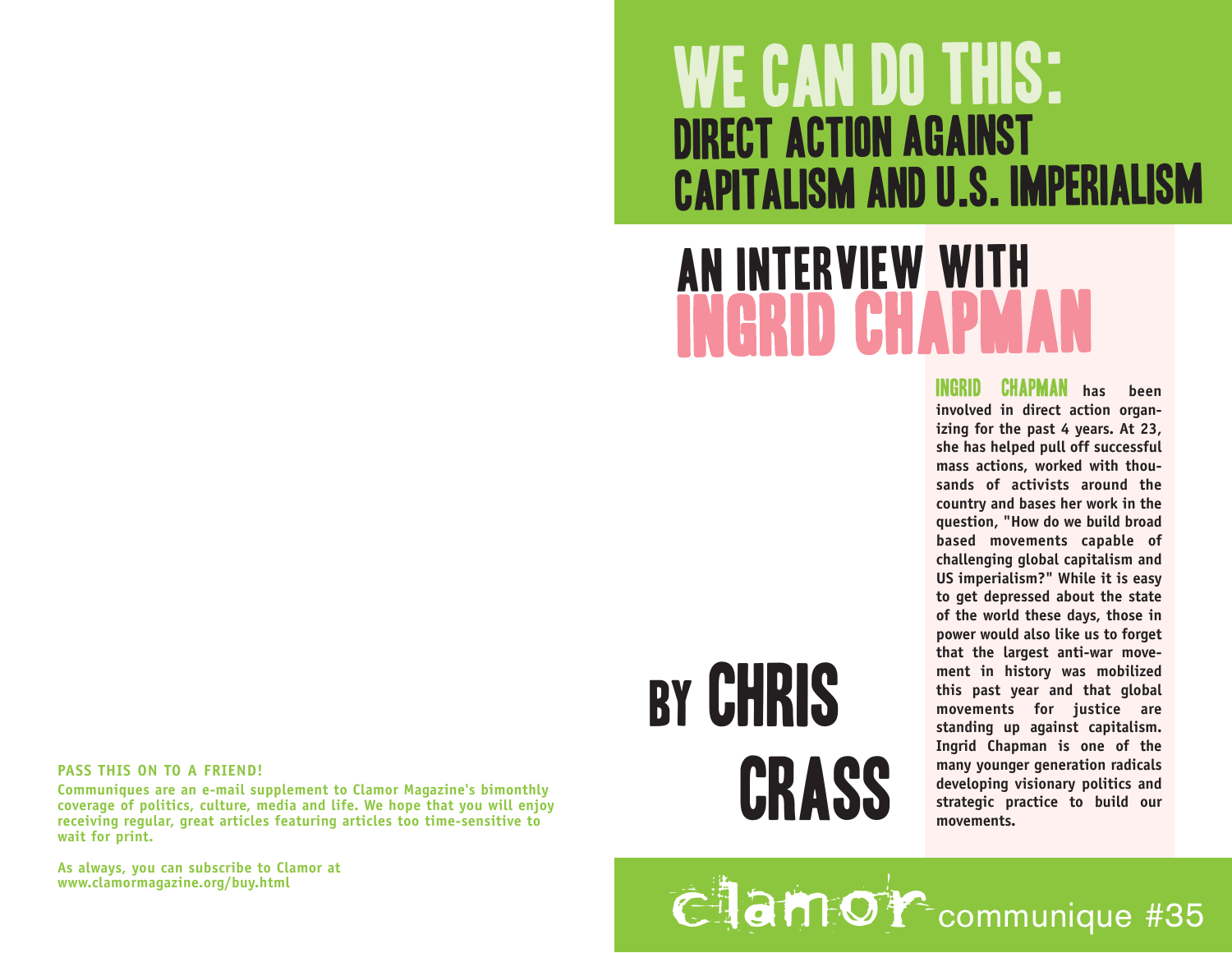#### **CC: How did you get into activism and radical politics?**

IC: Growing up in Yakima, Washington. It's a conservative town where being a liberal felt like being a radical. In middle school and high school I had feelings that things weren't right. I wanted to do something but didn't know how to fight back. So when I went to school at the University of Washington I joined a bunch of groups: Student Greens, Students for a Free Tibet, an animal rights group and Students Against Sweatshops. Then I started a group focused on global warming working to get the University to divest from the Global Climate Coalition. The GCC is a lobbying group made up of Exxon-Mobile and other big oil and energy corporations trying to keep the federal government from taking any action against big business (they funded science research arguing global warming doesn't exist). Sophomore year in school I got heavily involved with organizing students against the WTO summit in Seattle.

Organizing around the WTO Summit had a big influence on me. I worked with high school and college students in Seattle to get as many people informed and mobilized to fight against the WTO when they came to town. I worked with the Direct Action Network to actually shut it down. We weren't calling for reforms, but for the abolition of the WTO. Learning about the WTO and global capitalism and working with so many different people for the direct action protest really radicalized me.

#### **CC: What does being radicalized mean to you?**

IC: I started seeing the connections between different issues (that others and I were working on). I started thinking about root causes and some of the main causes being capitalism, racism and the lack of real political power. It was clear that we could build power through organizing, that most people are denied power in this system.

Protesting in Seattle was my first experience with large numbers of people using their collective power to really fight back. After Seattle, I quit school and immersed myself in global justice activism. I went to DC for the IMF/World Bank actions and then to Los Angeles for the Democratic National Convention. At that time I was involved with a collective called Freedom Rising. Our goal was to support local organizing of these big actions by bringing skills and lessons learned from previous actions. LA was a big learning experience. Issues around racism and white privilege of white people like myself were brought to the forefront. There was also a big effort to fuse mass action organizing with community organizing by using the momentum of these large-scale actions to highlight and strengthen local struggles for self-determination and justice. The first time I started talking about issues of racism and white privilege in activism was after the WTO protests, but I don't think I really got it at all until I was confronted on it in LA. Working on issues of racism in the organizing was a priority of the local LA activists and organizers - many of whom were people of color. Ever since I left LA, learning about racism and white privilege and how it affects my own organizing and that of other white folks has been a priority for me.

to give power to a few whom are wealthy at the expense of the world's population. We must fight the state, which is the political entity supporting and maintaining these systems. The state that uses military, economic, political and social power to enforce the rule of the few.

An example of how these systems operate is how white women, white transgendered folks and economically poor white folks have been given some privileges to manipulate us into thinking we're superior to people of color. But we've never had real power. We will experience true power when we confront our superiority complexes and work in solidarity with communities of color fighting for liberation and justice. One of the main things we're fighting for, as anarchists, is for people to truly have power over their own lives and over their communities.

#### **CC: How do you sustain yourself and stay active?**

IC: Part of how I sustain myself is that I have a vision of a better world and I have the hope that it is possible. Learning about all of the amazing historical and current struggles inspires that hope for justice in the US and around the world. I have to continually challenge a tendency to be driven by guilt and recognize that I am fighting for my own liberation. Also to recognize that it is ok to take time for myself, to hang out with friends, watch mainstream movies, play games and play soccer. I'm fighting for revolutionary changes and I know the changes I'm fighting for will take a long time and so I have to be able to sustain myself mentally and physically. I want to live in a world where I have real power over my own life, living free from these systems that say I am worthless, not consuming things daily that come from the exploitation of others and the environment. I want to breathe clean air, drink clean water, eat healthy and safe food and I want everyone to have this.

#### *For more information:*

*About anti-racism training: www.activesolidarity.net About direct action training: www.ruckus.org About the Ontario Coalition Against Poverty: www.ocap.ca About anarchism: www.infoshop.org*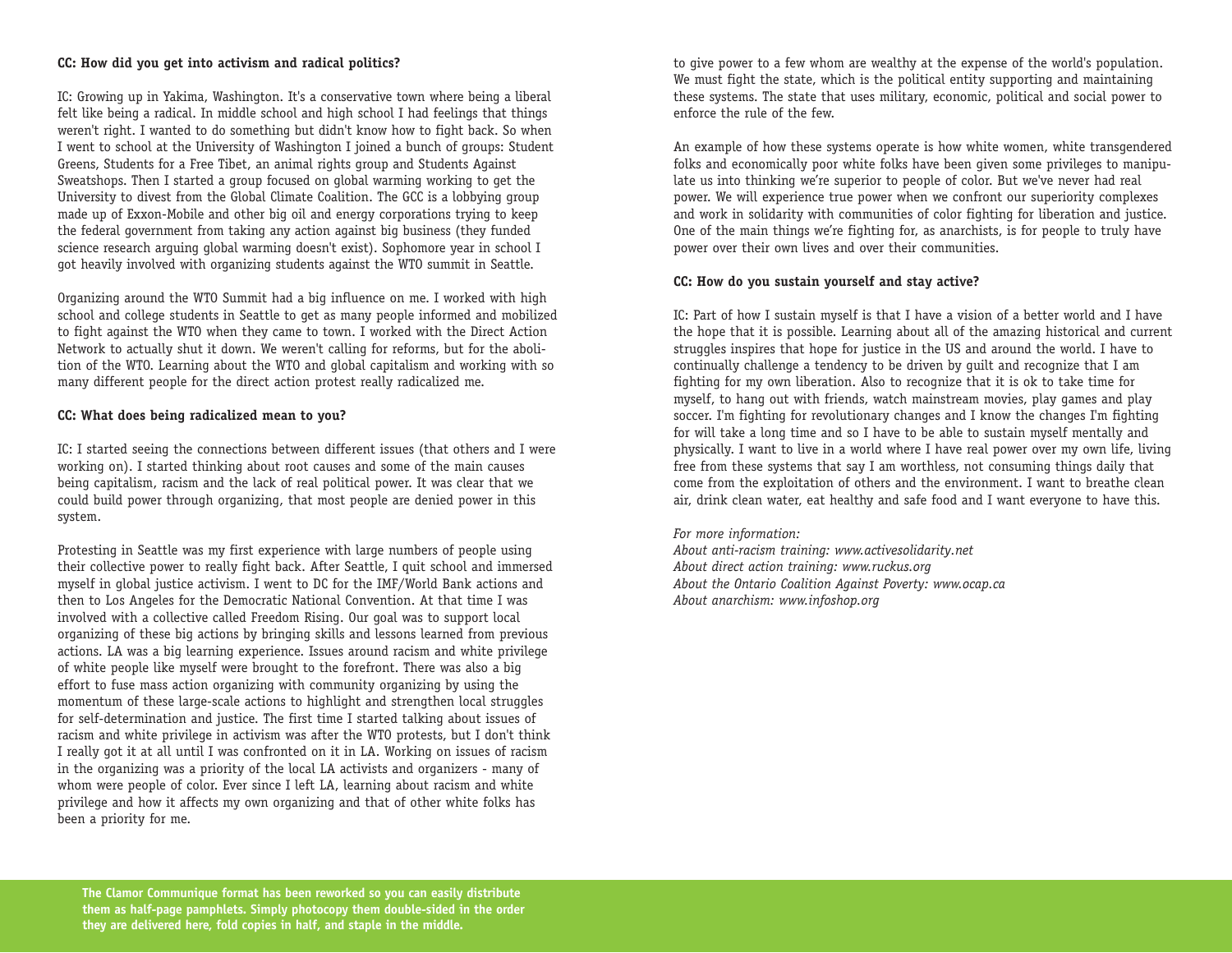tenants in the building or neighborhood to join together. We get in the landlords' faces and disrupt their lives to the point where they can't turn a blind eye to throwing people on the street. We've stopped a lot of evictions or won large settlements for tenants this way.

#### **CC: You mentioned anarchism earlier, why are you an anarchist?**

IC: Anarchism to me means organizing in a way that empowers as many people as possible. Decisions should be made by those directly affected by the issue because those who are most directly impacted by something are going to have the clearest picture of what's going on - it is their life, not a statistics report or some abstract theory. To me it is about self-determination. I'm against capitalism, against the need to compete constantly in order to get a job that pays you little to nothing.

We need a different economic and social system that is about working together to provide for individual and community needs. A system that does not quantify everything into economics but recognizes all of the important parts of making a fun, healthy, loving community like art, music, childcare and food production. Anarchism is a vision for a better tomorrow, a better next year, a better world generations from now.

One of the reasons that I'm not an authoritarian communist comes from having been born into a religious commune called the Love family, which was made up of over 600 people who were dissatisfied with the current economic, political and social system. Many aspects of the communal life I can appreciate, but I've always felt that the major problem was that there was a leader who had ultimate authority. As years went on, he became more and more corrupt and did whatever he could to hold onto his power. This led 75% of the people leaving the family, giving up what they had built together and going out into the world with nothing but their children and the clothes on their back. Even though this was on a small scale, I think it reflects what can happen when one person with good ideals has all the power as opposed to power being held in many hands, when people are accountable to each other and empowered to support themselves and their community.

#### **CC: What contributions do you see anarchism making to build movement for collective liberation?**

IC: Anarchism to me is mainly vision and principles to guide organizing. I don't feel the need to only organize with other anarchists because I feel I have as much to learn from people who don't identify as anarchists. I've also worked with many people who share the same principles but don't identify as anarchists.

I think there are principles of anarchism that will help us build movement. For example, fighting institutionalized hierarchies. We must fight white supremacy that manipulates and privileges white folks at the expense of people of color and ultimate gives real power to a small number of wealthy white men. We must fight patriarchy that privileges and gives economic and political power to biological men over wo men and transgendered folks. We must fight heterosexism that privileges straight people and attacks all of us who are queer in the many ways that we express it. We must fight capitalism that works in conjunction with and supports all these systems In 2001, five young white folks from the global justice movement formed a collective called Active Solidarity. We formed to create Challenging Racism workshops geared towards white activists to explore how racism impacts our social justice work. The workshop was originally created for the Institute for Social Ecology, a radical school in Vermont where we had all attended summer programs. Our collective settled in the Bay Area and we took the Challenging White Supremacy 15 week workshop series and formed several study groups to better understand how racism functions in white sectors of social movements. Many white activists heard about what we were doing and asked us to do the workshop in their town and for their group. We became more organized and we created an accountability council of organizers of color and experienced white anti-racist organizers to give us feedback. This came from a recognition that as white folks we do not have the best understanding of how racism functions. Then we did a spring and summer tour in 2002, doing workshops with activist groups on the East Coast and in the Mid-West.

### **CC: What were you trying to accomplish?**

IC: Racism acted out by and perpetuated by white folks has historically and currently divided movements for social justice and if we're ever going to really build a mass movement that will truly challenge this fucked up system then we must confront the racism within it. As white folks we must take responsibility for challenging each other to confront our own internalized racial superiority. That superiority stems from schooling, media and everything in the dominant culture pushing the idea that white is right, normal, the best. This can transfer to predominately white groups thinking their way of organizing and activism is the normal, right, best way and not recognizing all of the important community and political organizing within communities of color. This must be done if we want to be part of a mass-based movement that really comes from the grassroots.

#### **CC: You were heavily involved in the anti-war activism in the Bay Area that shut down the financial district the day after war was announced. How was that organized and what were the actions like?**

IC: The action was organized through a spokescouncil model based on affinity groups (AGs), which are small groups of people who feel they can trust each other, work well together and share common goals. A call had been put out months in advance for massive direct action the next business day after Bush declared war on Iraq. The goal was to stop business as usual in SF's financial district. Many of us had gone to a lot of the big marches and felt they were good, but that we needed to escalate our response to the war. The call was put out by the spokescouncil, Direct Action to Stop the War, with a menu of different key intersections and corporations profiting from the war. People were asked to form AGs and pick a target that they would disrupt. People also formed clusters, which are groupings of AGs that choose to work together. At spokescouncil meetings, which have spokespersons from all of the AGs, coordination of the overall action took place: who would be at which target, what kind of action would it be, what was the tone at the action, did they want support and so on. There were also working groups that took on logistical tasks that were needed for the action to be effective. Such groups worked on outreach, setting up the spokescouncil meetings (finding spaces, developing agendas and recruiting facilitators), legal support, medical, media, communications, and an orientation group that helped orient new